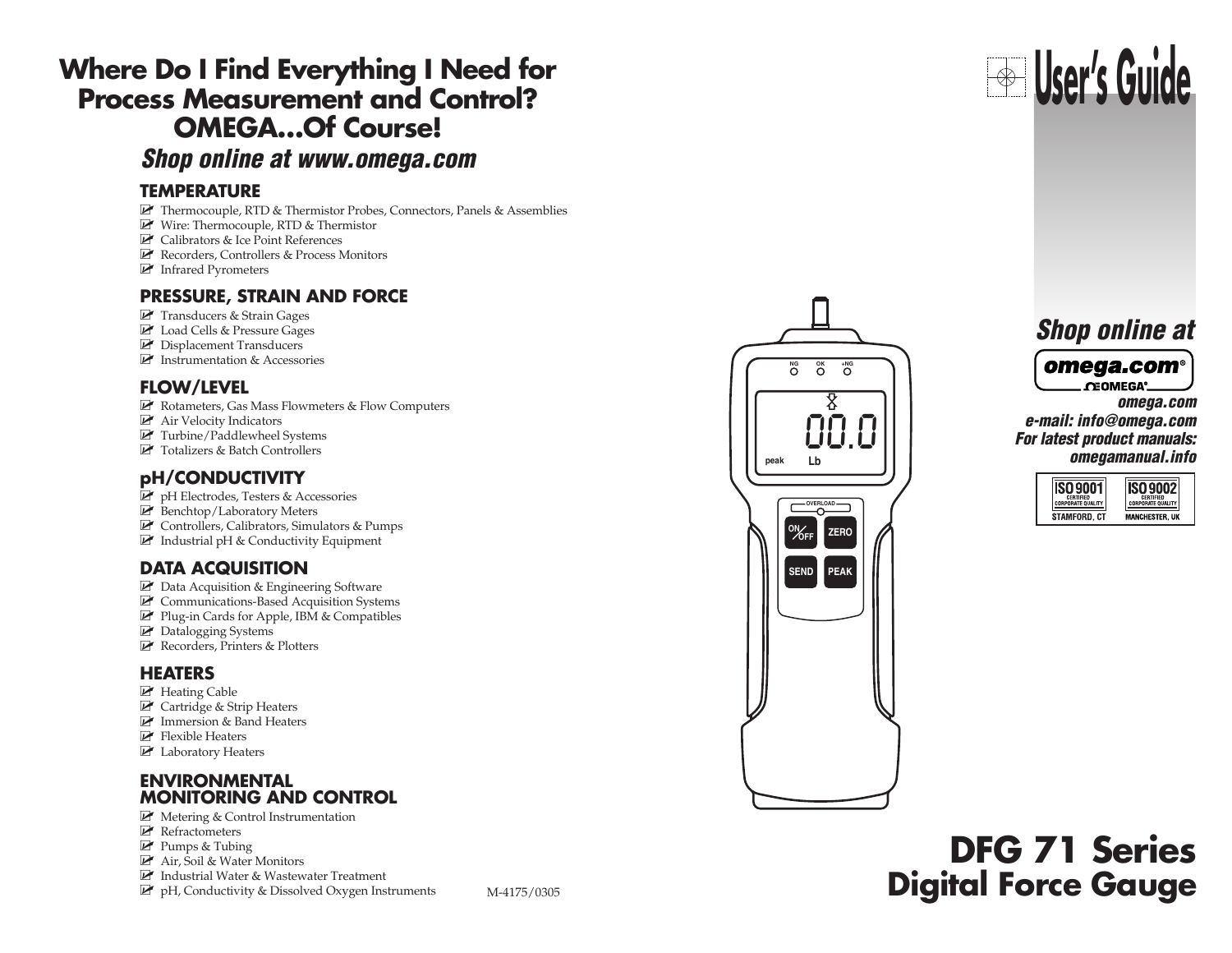### **INTRODUCTION**

Model DFG 71 is a state-of-the-art high performance, digital force gauge which offers a giant, easy-to-read LCD display and high/low setpoints with color-coded LED indicators for go/no go testing. These force gauges store up to 1000 data values in memory, which can be transmitted using RS-232 or Digimatic output formats. The real time measuring mode is used to display force transients. Peak measuring mode captures the peak force achieved during a test. Select measuring units from lbf(ozf), kgf(gf), and N.

### **IMPORTANT**

- 1. **WARNING!!** Test samples and fixtures can break or shatter, wear eye and body protection to avoid injury.
- 2. **WARNING!!** REGARDLESS of whether the unit is ON or OFF, **DO NOT** exceed the capacity of the gauge. At 110% of the rated capacity, the overload LED indicator flashes to warn. NEVER exceed 200% of the rated capacity, or the load cell will be damaged. Avoid shock load.
- 3. When mounting DFG-71, use M4 mounting screws with a maximum insertion depth of 5 mm into the gauge.
- 4. Measure in line tension and compression forces only. **DO NOT** attempt to measure forces perpendicular to the measuring shaft – damage to load cell and/or shaft may result.



- 5. Hand tighten attachments only. **DO NOT** use tools.
- 6. Make sure this gauge and all peripherals are powered down before attaching any cables.
- 7. **DO NOT** disassemble the gauge. Disassembly voids warranty.
- 8. Recommended recalibration cycle is one year.



- **Programmable Setpoint LED's** 1 When high-low setpoints are set, LED indicates below (-NG), within (OK), or above set point value  $(+NG).$
- **Compression icon** 2 Indicates compression measurement.
- **Tension icon** 3 Indicates tension measurement.
- **Reverse +/– values** 4
- **Auto Memory Peak Reset icon** 5
- **Battery icon** 6 Flashes when Ni-MH cells need charging.

#### **PEAK icon** 7

Displays continuously when peak function is active.

**HOLD icon** 8

Displays when external hold signal is active or SEND button is pressed.

- **Alarm Icon** 9
- **Auto Power Off icon** 10
- **Units icon** 11 Displays selected measuring units. (ozf, Lbf, gf, kgf, or N)
- **Overload Indicator** 12 Flashes at 110% of rated capacity.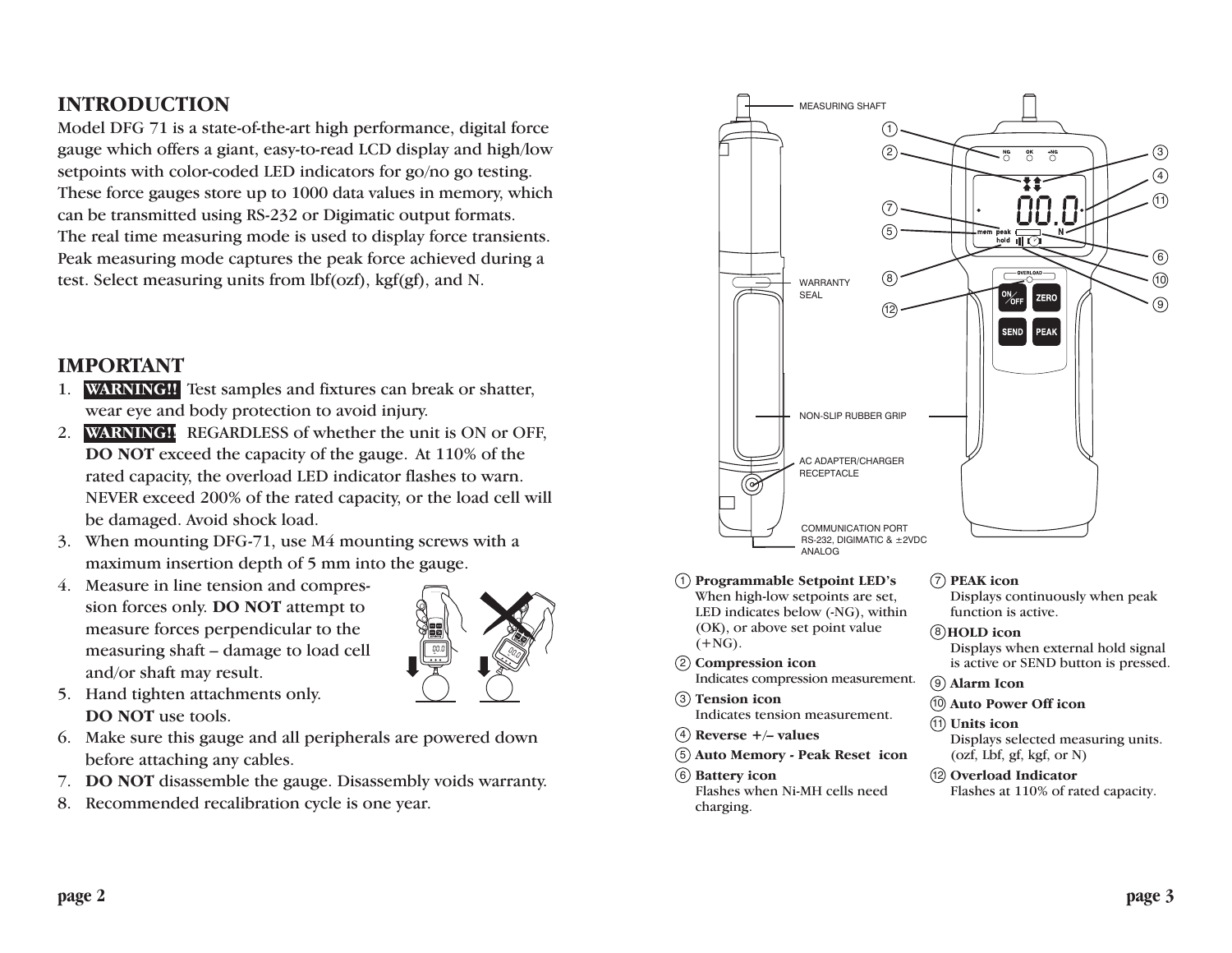### **OPERATION**

### **Selecting Units**

Press  $\frac{1}{2}$  to turn on the gauge. The LCD display briefly shows the capacity of the gauge and then zero with a measuring unit (factory setup is lbf). If you want to change to other units:

- 1. Turn off the gauge.
- 2. Press  $\frac{1}{2}$  again while holding  $\frac{1}{2}$  to enter Power-Off programming mode (CF9 flashes with solid nn0).
- 3. Press  $\frac{1}{2}$  to display U-03 with a unit, then press PEAK or  $\frac{1}{2}$   $\frac{1}{2}$  are  $\frac{1}{2}$ to cycle desired units (ozf or lbf, gf or kgf, and N), and press **SEND** to select (CF9 flashes with solid End).
- 4. Press  $\frac{dN}{dr}$  to exit 1st. programming mode.

Once units are selected, the gauge retains them as a default.

00.0 **OK +NG**

STANDARD REVERSE<br>DISPLAY DISPLAY

00.0 **OK +NG**

**OVERLOAD SEND PEAK ONOFF**

**OVERLOAD SEND PEAK ONOFF**

### **Reversing the Display**

The factory default is standard display. To reverse the display:

- 1. Turn on the gauge
- 2. Press  $\frac{PEM}{PEM}$  and  $\frac{200}{100}$  for 3 seconds to enter Power-On programming mode (CF9 flashes with solid F0).
- 3. Press  $\frac{PFAK}{S}$  5 times to display flashing CF9 with solid F5, then press  $\frac{\sinh{p}}{\cosh{p}}$  to display -12345. Press  $\frac{\sinh{p}}{\cosh{p}}$  or  $\frac{\sinh{p}}{\cosh{p}}$ , to cycle between standard and reverse  $\zeta \xi \zeta \zeta \zeta \cdots$
- 4. Press  $\frac{1}{2}$  to select, the display flashes CF9 with solid End.
- 5 Press **SEND** again to exit Power-On programming mode.

Once desired display is selected, the gauge retains it as a default.

### **Programming Setpoints** (optional)

Program High and Low setpoints for easy GO/NO GO testing.

- 1. Turn on the gauge
- 2. Press PEAK and <sup>ZERO</sup> for 3 seconds to enter Power-On programming mode (CF9 flashes with solid F0).
- 3. Press  $\frac{1}{2}$  to display flashing CF9 with solid F1, then press  $\frac{1}{1000}$  to display –HI– and then the high set value (i.e. H 10.0).



4. Press  $P<sub>EM</sub>$  to increase and  $R<sub>EM</sub>$  to decrease the High set value, then press  $\frac{\text{sum}}{\text{sum}}$  to display –LO– and then low set value (i.e.  $L$  5.0). Press  $R$  to LOW SETPOINT

increase and **ZERO** to decrease the Low set value and press **SERO** to display flashing CF9 with solid End.

5. Press **SEND** again to exit Power-On programming mode.

**Hand Tighten the selected attachment** (No tools!) to the measuring shaft.

### **Peak or Real time Measuring Mode**

Press  $\frac{dy}{dx}$  to turn on and the gauge automatically enters real time measuring mode. For peak mea- $\overline{R_{\text{EAL TIME MODE DISPLAY}}}$ surement press **PEAK**. The "Peak icon" appears on the display. Peak readings will not change until a higher value is measured. Press **FEAK** again to

| Lbf                   |
|-----------------------|
|                       |
| TIME MODE DICDI<br>۸۱ |

PEAK MODE DISPLAY

return to real time mode.

"Or PEAK" is the factory default which measures peak compression or peak tension. "And PEAK" measures both peak compression and peak tension during a test. Refer to the F2 function of the Power-On programming table for the "And PEAK" function.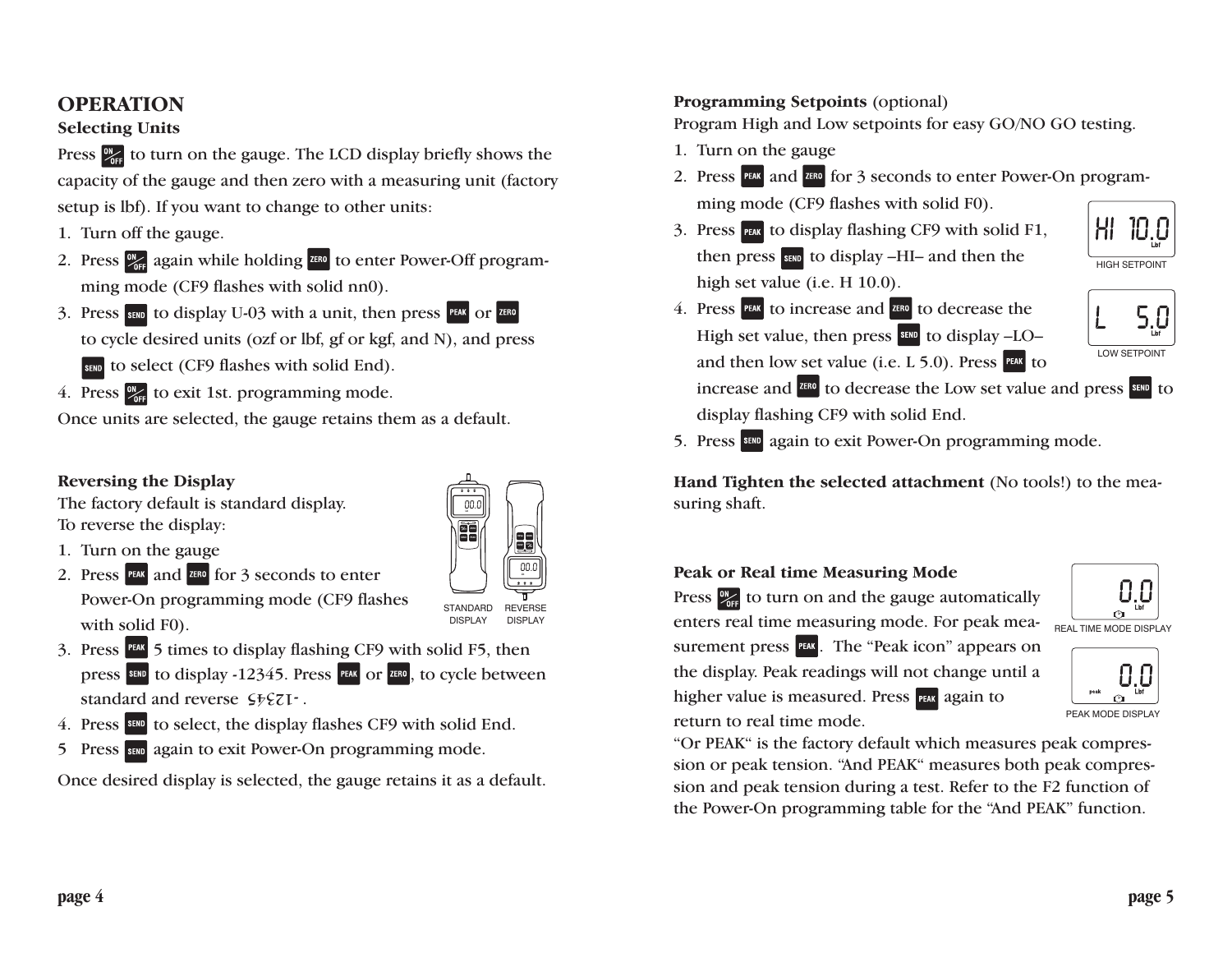### **Tare**

If necessary, press  $\frac{7600}{1000}$  to tare the weight of the attachment and shaft orientation. Pressing  $\frac{1}{2}$  also clears the peak reading.

#### **Caution**

Make sure to apply tension or compression forces in line with the measuring shaft.



If High and Low setpoints have been programmed (see page 5), for example, 5 lbf is set

as Low and 10 lbf as High, the ORANGE LED light for measurements less than 5 lbf (Low setpoint). GREEN lights between 5–10 lbf and RED lights over 10 lbf (High setpoint). Setpoint output is available through the Communications port (see page 7).

After measuring, press the  $\frac{\text{sum}}{\text{softmax}}$  button to transmit data to: RS-232C or Digimatic devices

### **Storing Data into Memory**

During measurement whether Peak or Real Time, press saw to store and display up to 1000 force value into memory. (If no data is stored **– – – – –** is displayed then flashing CF9 with solid End).

### **Recalling Data from Memory**

- 1. Turn on the gauge.
- 2. Press  $\frac{PFAK}{PFAK}$  and  $\frac{2FRO}{PFAK}$  for 3 seconds to enter Power-On programming (CF9 flashes with solid F0). Press same and the display cycles memory location and value. Press PEAK to increase location and  $\frac{1}{2}$  to decrease. Press  $\frac{1}{2}$  to exit.

### **Clearing Data from Memory**

- 1. Turn off the gauge.
- 2. Press  $\frac{dy}{dx}$  again while holding  $\frac{dy}{dx}$  to enter memory mode.

### **Single Memory Clear**

A memory location with a dot at both ends is the last stored value and the only one that can be erased. Press same to erase and ErASEd is displayed. If you erase any other location Error is displayed.

### **All Memory Clear**

While a memory location or value is displayed, press  $\frac{\sin 2\theta}{\cos 3 \sec 3\theta}$ onds, all data is erased, ErASEd is displayed, then **– – – – –** and flashing CF9 with solid End. Press  $\frac{90}{255}$  to exit. (See page 14-15).

### **Downloading Data from Memory**

Choose between the following download methods. **Digimatic Data Download from Memory**

- 1. Connect the gauge and device receiving data with CB-304 cable.
- 2. Turn on the gauge. Press  $\frac{PEM}{PAM}$  and  $\frac{2FRO}{PAM}$  for 3 seconds to enter Power-On programming (CF9 flashes with solid F0).
- 3. Press sample to transmit all data.
- 4. Press same again to exit.

### **RS-232C Data Download from Memory**

Connect the gauge and device receiving data with a CB-204 cable. Use the I[CR] ASCII command to transmit data (uppercase ASCII character format).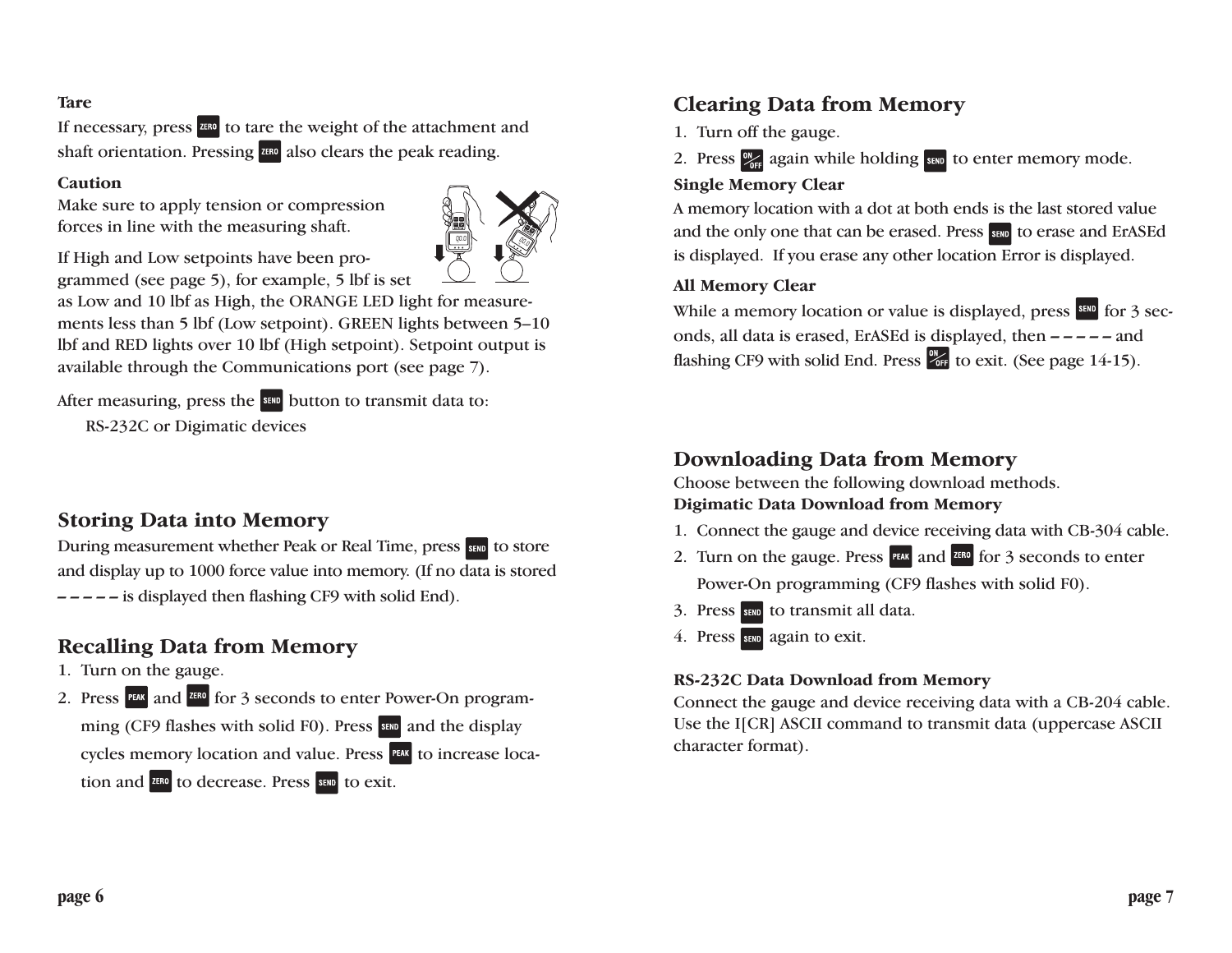### **COMMUNICATIONS PORT**



| <b>COMMUNICATIONS PORT PIN DEFINITIONS</b> |                                      |                                                                             |  |  |
|--------------------------------------------|--------------------------------------|-----------------------------------------------------------------------------|--|--|
| PIN#                                       | <b>DEFINITION</b>                    |                                                                             |  |  |
| 1                                          | RS-232C Signal Output                |                                                                             |  |  |
| $\overline{2}$                             | RS-232C Receive Signal               | RS-232C Output                                                              |  |  |
| 3                                          | RS-232C Ground                       |                                                                             |  |  |
| $\overline{4}$                             | Analog Output ±2VDC                  | Analog Output                                                               |  |  |
| 5                                          | Analog Ground                        |                                                                             |  |  |
| 6                                          |                                      |                                                                             |  |  |
| $\overline{7}$                             |                                      |                                                                             |  |  |
| 8                                          | <b>External Switch Display Clear</b> |                                                                             |  |  |
| 9                                          |                                      |                                                                             |  |  |
| 10                                         | External Switch Display Freeze       | <b>External Inputs</b>                                                      |  |  |
| 11                                         |                                      |                                                                             |  |  |
| 12                                         | Ground                               |                                                                             |  |  |
| 13                                         | Ground                               |                                                                             |  |  |
| 14                                         |                                      |                                                                             |  |  |
| 15                                         |                                      |                                                                             |  |  |
| 16                                         | Digimatic Data Request               |                                                                             |  |  |
| 17                                         | Digimatic Data Ready                 |                                                                             |  |  |
| 18                                         | Digimatic Data Clock                 | Digimatic Output                                                            |  |  |
| 19                                         | Digimatic Data Signal Out            |                                                                             |  |  |
| 20                                         | Digimatic Data Ground                |                                                                             |  |  |
| 21                                         | +NG Output                           | $+NG$<br>OK                                                                 |  |  |
| 22                                         | OK Output                            | NG<br>OVERLOAD                                                              |  |  |
| 23                                         | -NG Output                           |                                                                             |  |  |
| 24                                         | Overload Output                      |                                                                             |  |  |
| 25                                         | Common                               | COM                                                                         |  |  |
| 26                                         | Common                               |                                                                             |  |  |
|                                            |                                      | High/Low Setpoint and Overload<br>Output (open collector=<br>30V, 10mA max) |  |  |

### 1 . **RS-232C bi-directional interface functions**

All functions can be duplicated remotely by using the RS-232C interface. Commands must be sent in uppercase ASCII character format followed by a carriage return [CR].

RS-232C Signal: 8 data, 1 stop, no parity. Baud Rate: 19200 bps

| <b>COMMAND</b>           | <b>FUNCTION</b>                                                                                                                                             | <b>RESPONSE*</b>                                                                                                                                                                                                                                                                                                         |
|--------------------------|-------------------------------------------------------------------------------------------------------------------------------------------------------------|--------------------------------------------------------------------------------------------------------------------------------------------------------------------------------------------------------------------------------------------------------------------------------------------------------------------------|
| <b>T</b> [CR]            | Select real time mode                                                                                                                                       | R[CR]                                                                                                                                                                                                                                                                                                                    |
| P[CR]                    | Select peak mode<br>If OR peak is programmed<br>$P[CR] = peak$<br>If AND peak is programmed<br>$P[CR]$ (1st time) = + peak<br>$P[CR]$ (2nd time) = $-$ peak | R[CR]                                                                                                                                                                                                                                                                                                                    |
| Z[CR]                    | <b>Tare Display</b>                                                                                                                                         | <b>R[CR]</b>                                                                                                                                                                                                                                                                                                             |
| D[CR]                    | Transmit display data                                                                                                                                       | [direction][value][units][mode]<br>[go/nogo/overload][CR]<br>[direction] +=compression<br>$=$ tension<br>4 digits w/decimal<br>[value]<br>[units]<br>K, N, or O<br>[mode]<br>T=real time value<br>$P = peak$ value<br>H=Hold value<br>M=Memory value<br>$[go/nogo]$ $H = +NG$<br>$O = OK$<br>$I = -NG$<br>$E =$ Overload |
| V[CR]                    | Transmit Peak data                                                                                                                                          | P+[value][units][CR]<br>P- [value] [units] [CR]                                                                                                                                                                                                                                                                          |
| g[CR]                    | Continuous data output (10 data/sec)                                                                                                                        |                                                                                                                                                                                                                                                                                                                          |
| Y[CR]                    | Stop continuous data output                                                                                                                                 |                                                                                                                                                                                                                                                                                                                          |
| K[CR]                    | Select "kgf" units                                                                                                                                          | R[CR]                                                                                                                                                                                                                                                                                                                    |
| N[CR]                    | Select "N" units                                                                                                                                            | R[CR]                                                                                                                                                                                                                                                                                                                    |
| O[CR]                    | Select "Ibf" units                                                                                                                                          | R[CR]                                                                                                                                                                                                                                                                                                                    |
| B[CR]                    | Delete last data stored in memory                                                                                                                           | R[CR]                                                                                                                                                                                                                                                                                                                    |
| M <sub>[CR]</sub>        | Store data                                                                                                                                                  | R[CR]                                                                                                                                                                                                                                                                                                                    |
| I[CR]                    | Recall memory data                                                                                                                                          | Data format is the same as D<br>command response. It will out-<br>put END[CR] at the end of data                                                                                                                                                                                                                         |
| C[CR]                    | Clear memory                                                                                                                                                | R[CR]                                                                                                                                                                                                                                                                                                                    |
| <b>EXXXXYYYY</b><br>ICRI | Set high/low setpoints(4 digit)<br>XXXX=High, YYYY=Low                                                                                                      | R[CR]                                                                                                                                                                                                                                                                                                                    |
| E[CR]                    | Read high/low                                                                                                                                               | EXXXXYYYY[CR]<br>setpoint values (4 digit)<br>XXXX=High, YYYY=Low                                                                                                                                                                                                                                                        |

### **RS-232C INTERFACE FUNCTIONS** (Upper case ASCII format)

\*Note: E[CR] response if the command is not accepted.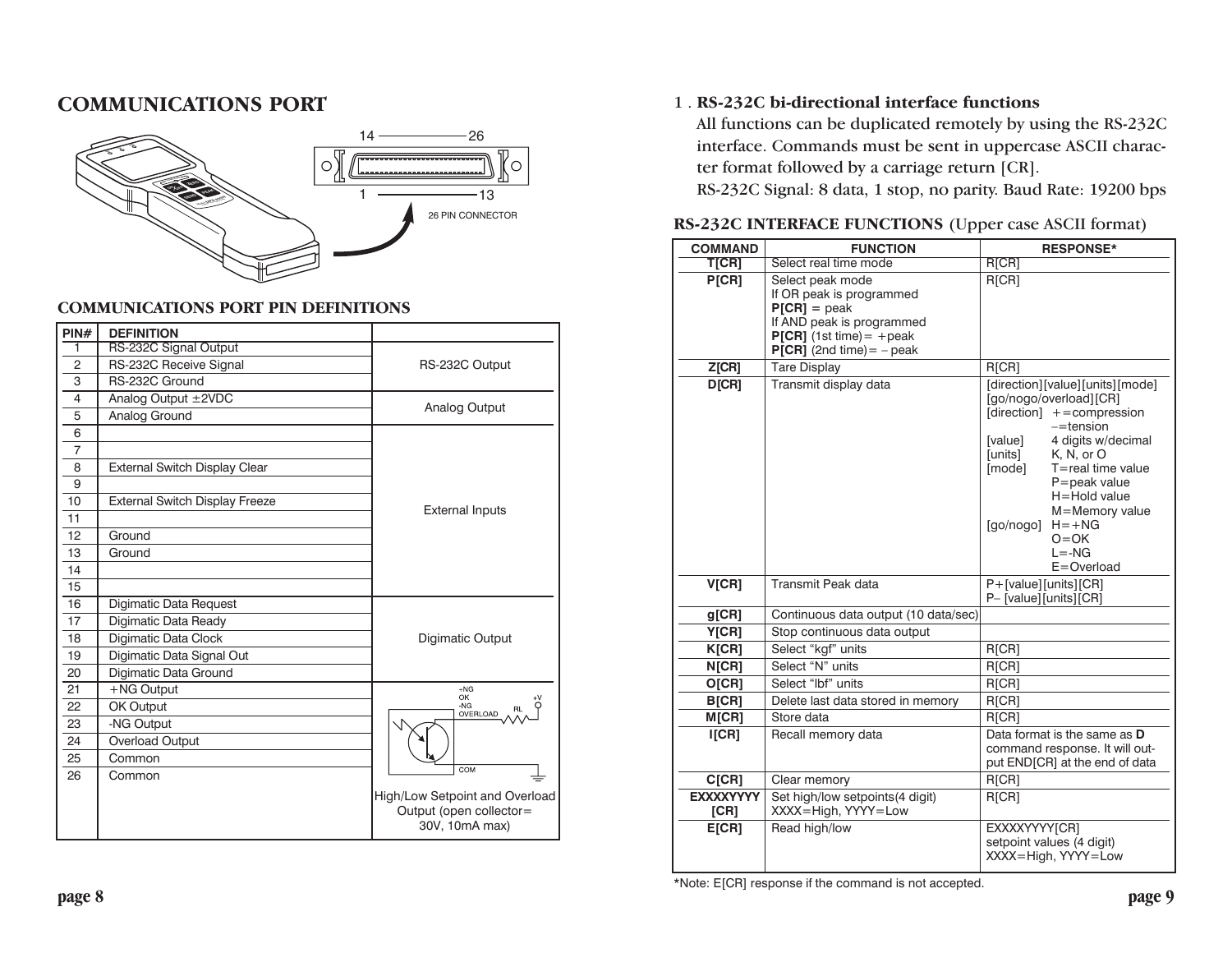### 2. **Mitutoyo Digimatic Signal**

Connect the CB-304 cable to the communications port and the device receiving the data. Set up parameters as instructed from the Mitutoyo processor manual.

### 3. **±2 VDC Analog Signal**

Connect the CB-104 analog cable to the communications port and the device receiving the data.

### 4. **External Switch Display Freeze**

By connecting  $#10$  and  $#12$ force of the communications port, the gauge instantaneously captures the critical reading and holds the display from remote locations (use contact closure and **DO NOT** apply voltage across  $\#10$  and  $\#12$ ).



- (1) Pay extra attention to avoid overload as display value will not change during display hold.
- (2) Use contact closure only and **DO NOT** apply voltage across #10 and #12 port pins.

### 5. **External Switch Display Clear**

By connecting  $#8$  and  $#12$  of the communications port, display can be cleared from remote locations (use contact closure and **DO NOT** apply voltage across).

Use contact closure only and **DO NOT** apply voltage across #8 and #12 port pins.

### **RECHARGING NI-MH BATTERY**

- 1. To maximize the life of the battery, power is automatically shut off after 10 minutes of non-use or user-defined interval. Automatic shut off is bypassed when used with the AC adapter/charger.
- 2. Battery icon will flash when the gauge needs to be recharged.



- 3. Push  $\frac{W}{\sqrt{H}}$  to turn off power. Only use the OMEGA AC adapter/ charger provided, AD120 for 115VAC, AD230 for 230VAC. Plug into the correct AC output. It takes 10 hours to charge fully.
- 4. When the gauge is turned off, make sure the AC adapter/charger is disconnected to avoid overcharging.

### **OPTIONAL CABLES**



10' RS-232C cable, 9 pin female

10' Digimatic Cable **CB-304**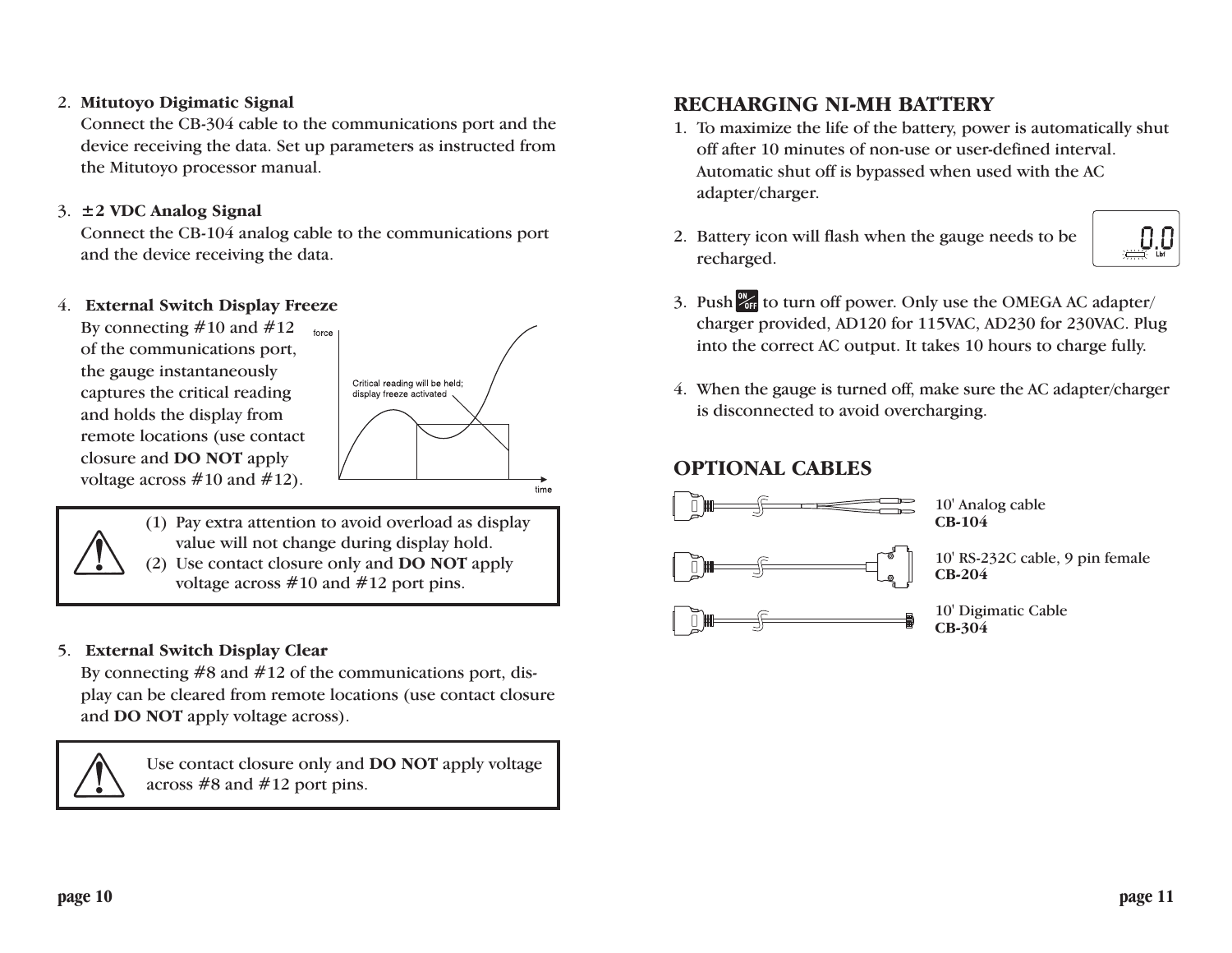### **OPTIONAL ADAPTER PLATE**

AP-001 Adapter Plate mounts OMEGA low capacity gauges to most other brands of test stands.

Use the 4 screws (supplied) to mount the OMEGA gauge to the AP-001 adapter plate. Then use the 2 PEM nuts on the AP-001 adapter plate to mount to other brands of test



### **DFG-71 Specifications**

| $\pm$ 0.2% F.S. $\pm$ 1 LSD                                                          |
|--------------------------------------------------------------------------------------|
| ozf or Ibf, gf or kgf, and Newtons                                                   |
| 200% of F.S. Overload indicator flashes beyond 110% of F.S.                          |
| Rechargeable Ni-MH battery pack or Imada AD120/230 adapter                           |
| Icon flashes when battery is low                                                     |
| approx. 8 hours (recharge time approx. 10 hours)                                     |
| Non-volatile, recall up to 1000 data                                                 |
| Programmable high/low setpoints with color-coded LED<br>indicators and output signal |
| RS-232C, Digimatic and $\pm$ 2 VDC analog output                                     |
| 1.0 to 25.5 sec (selectable)                                                         |
| 7 levels (selectable)                                                                |
| 5, 10, 30, 60 minutes or OFF (selectable)                                            |
| 32° to 100°F (0° to 40°C)                                                            |
|                                                                                      |

### **DFG-71 DIMENSIONS**





 $\frac{11.6}{(46")}$ 

32.3 (1.27")

(ම)

त ⊃